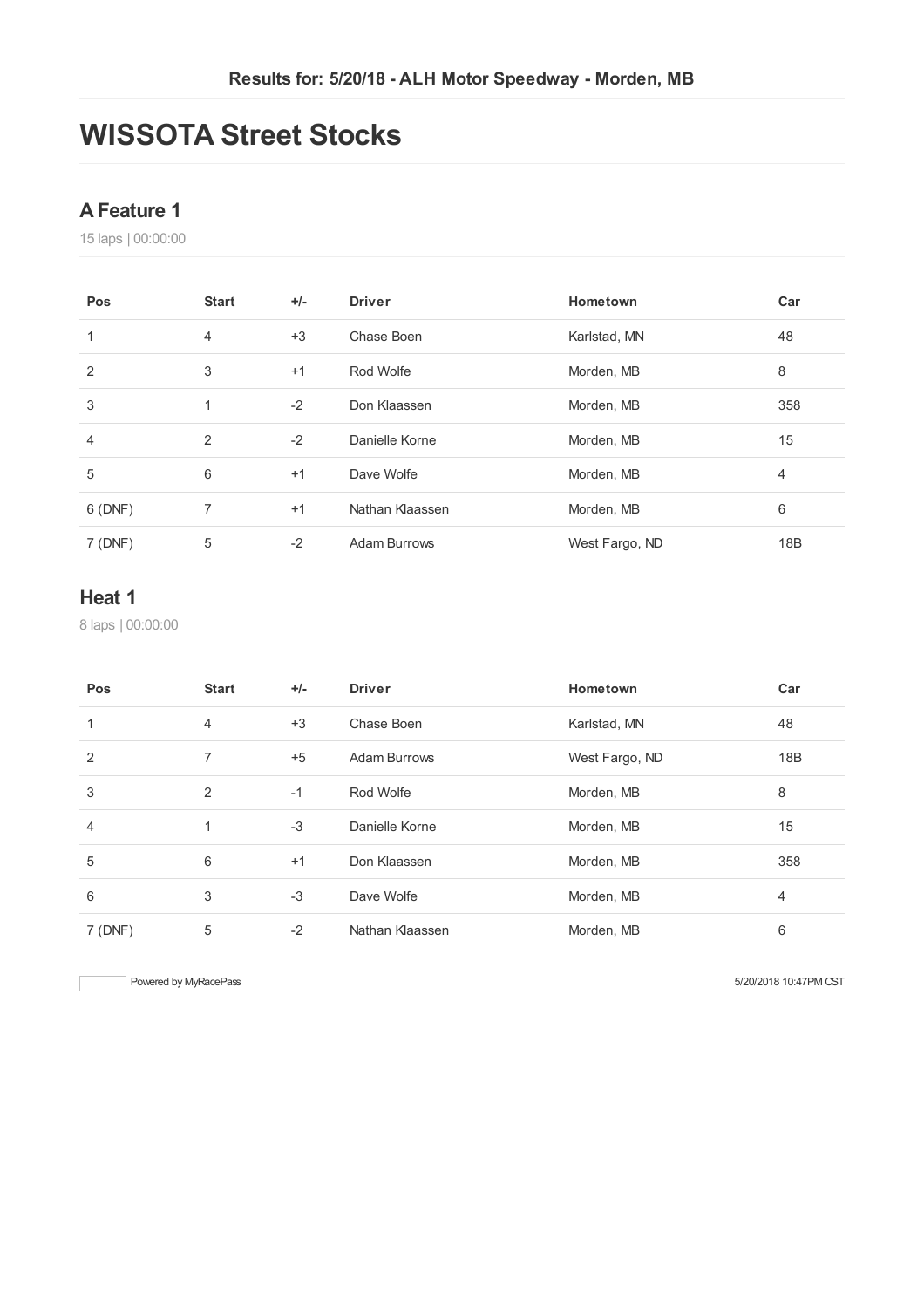# **WISSOTA Modifieds**

### **AFeature 1**

laps | 00:00:00

| Pos            | <b>Start</b>   | $+/-$                    | <b>Driver</b>       | Hometown          | Car   |
|----------------|----------------|--------------------------|---------------------|-------------------|-------|
| 1              | $\overline{4}$ | $+3$                     | Ward Imrie          | Winnipeg, MB      | 10W   |
| 2              | 2              |                          | <b>Ryan Cousins</b> | Morden, MB        | 36    |
| 3              | 8              | $+5$                     | <b>Scott Greer</b>  | Winnipeg, MB      | 5G    |
| 4              | 5              | $+1$                     | Jerome Guyot        | Fannystelle, MB   | 48    |
| 5              | 1              | $-4$                     | Ryan Kereluk        | St. Andrews, MB   | 29K   |
| 6              | 6              |                          | Justin Bronk        | West St. Paul, MB | 92    |
| $\overline{7}$ | 3              | $-4$                     | <b>Shawn Teunis</b> | West St. Paul, MB | 39    |
| 8              | $\overline{7}$ | $-1$                     | Lee McRae           | Marquette, MB     | $9\,$ |
| 9              | 9              | $\overline{\phantom{a}}$ | Jeff Pritchard      | Carman, MB        | 1     |
| 10             | 10             |                          | Chad Allen          | Morden, MB        | 22    |

## **Heat 1**

laps | 00:00:00

| Pos            | <b>Start</b>   | $+/-$                    | <b>Driver</b>      | Hometown          | Car |
|----------------|----------------|--------------------------|--------------------|-------------------|-----|
| 1              |                | $\overline{\phantom{a}}$ | <b>Scott Greer</b> | Winnipeg, MB      | 5G  |
| 2              | 5              | $+3$                     | Ward Imrie         | Winnipeg, MB      | 10W |
| 3              | $\overline{4}$ | $+1$                     | Lee McRae          | Marquette, MB     | 9   |
| $\overline{4}$ | 2              | $-2$                     | Justin Bronk       | West St. Paul, MB | 92  |
| 5              | 3              | $-2$                     | Jeff Pritchard     | Carman, MB        |     |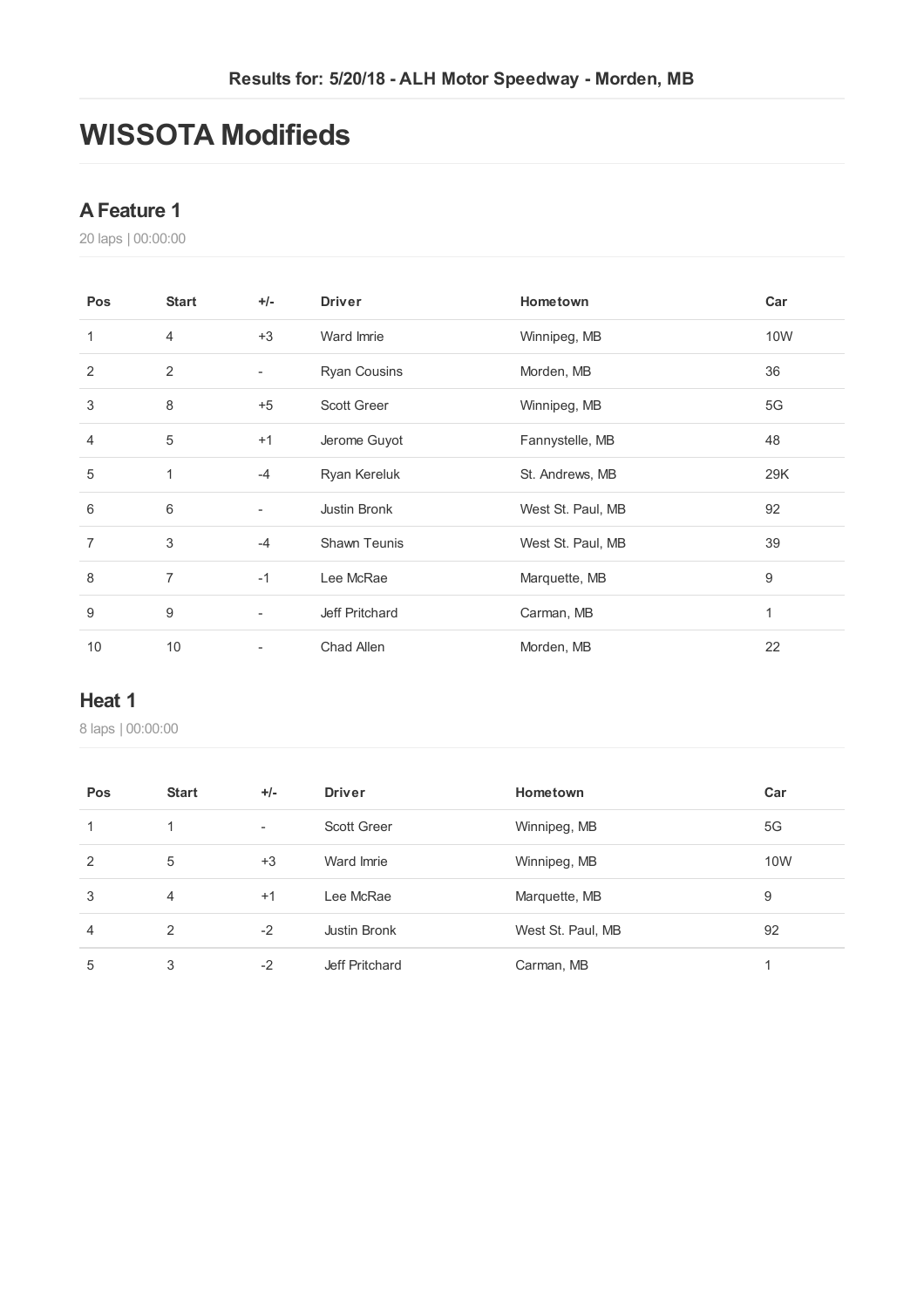# **Heat 2**

laps | 00:00:00

| Pos | <b>Start</b>   | $+/-$ | <b>Driver</b>       | Hometown          | Car |
|-----|----------------|-------|---------------------|-------------------|-----|
|     | 2              | $+1$  | Jerome Guyot        | Fannystelle, MB   | 48  |
| 2   |                | $-1$  | Shawn Teunis        | West St. Paul, MB | 39  |
| 3   | $\overline{4}$ | $+1$  | Ryan Kereluk        | St. Andrews, MB   | 29K |
| 4   | 3              | $-1$  | <b>Ryan Cousins</b> | Morden, MB        | 36  |
| 5   | 5              |       | Chad Allen          | Morden, MB        | 22  |

Powered by MyRacePass 5/20/2018 10:47PM CST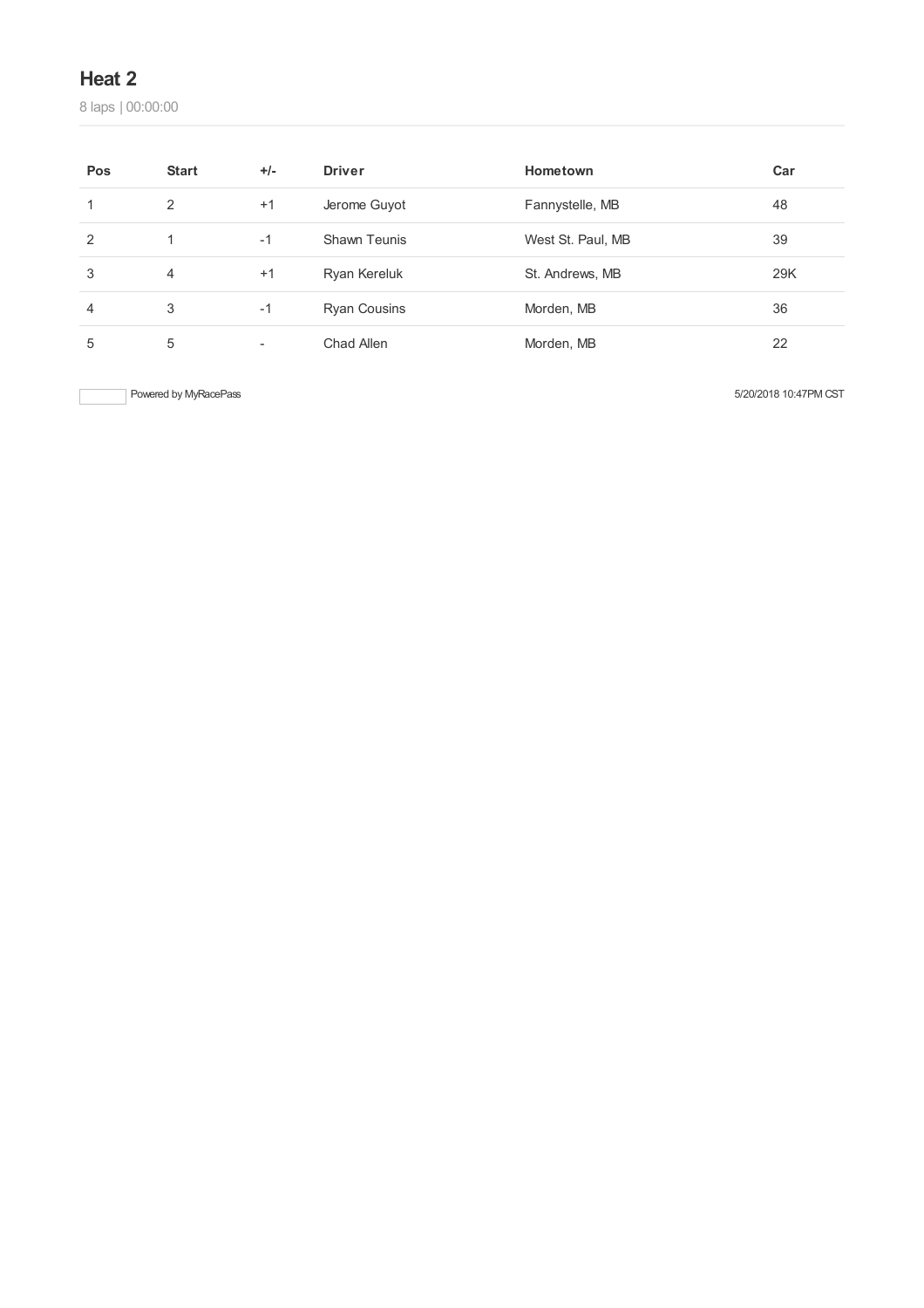# **Pure Stocks**

### **AFeature 1**

laps | 00:00:00

| Pos            | <b>Start</b>   | $+/-$                    | <b>Driver</b>         | Hometown       | Car            |
|----------------|----------------|--------------------------|-----------------------|----------------|----------------|
| 1              | 8              | $+7$                     | Kevin Smith           |                | 06             |
| 2              | 5              | $+3$                     | Jamie Smith           | Boissevain, MB | 13             |
| 3              | 1              | $-2$                     | <b>Bailey Cousins</b> | Morden, MB     | 7B             |
| 4              | 3              | $-1$                     | <b>Brian Bellew</b>   | Killarney, MB  | 30K            |
| 5              | $\overline{4}$ | $-1$                     | Danielle Korne        | Morden, MB     | 15             |
| 6              | $\overline{7}$ | $+1$                     | Cory Popplestone      | Boissevain, MB | 46             |
| $\overline{7}$ | 10             | $+3$                     | Mary Klaassen         | Morden, MB     | 445            |
| 8              | 2              | $-6$                     | Jimmy Klassen         | Morden, MB     | $\overline{7}$ |
| 9(DNF)         | 9              | $\overline{\phantom{a}}$ | <b>Tyler Fehr</b>     | Winkler, MB    | 8              |
| 10 (DNF)       | 11             | $+1$                     | <b>Jeff Gillies</b>   | Killarney, MB  | 7G             |
| 11 (DNF)       | 6              | $-5$                     | Ray Smith             |                | 08             |

#### **Heat 1**

laps | 00:00:00

| Pos            | <b>Start</b>   | $+/-$ | <b>Driver</b>       | Hometown       | Car |
|----------------|----------------|-------|---------------------|----------------|-----|
| 1              | 3              | $+2$  | Kevin Smith         |                | 06  |
| 2              | 4              | $+2$  | Cory Popplestone    | Boissevain, MB | 46  |
| 3              | 6              | $+3$  | <b>Brian Bellew</b> | Killarney, MB  | 30K |
| $\overline{4}$ | $\overline{2}$ | $-2$  | Danielle Korne      | Morden, MB     | 15  |
| 5              | 1              | $-4$  | <b>Tyler Fehr</b>   | Winkler, MB    | 8   |
| 6              | 5              | $-1$  | <b>Jeff Gillies</b> | Killarney, MB  | 7G  |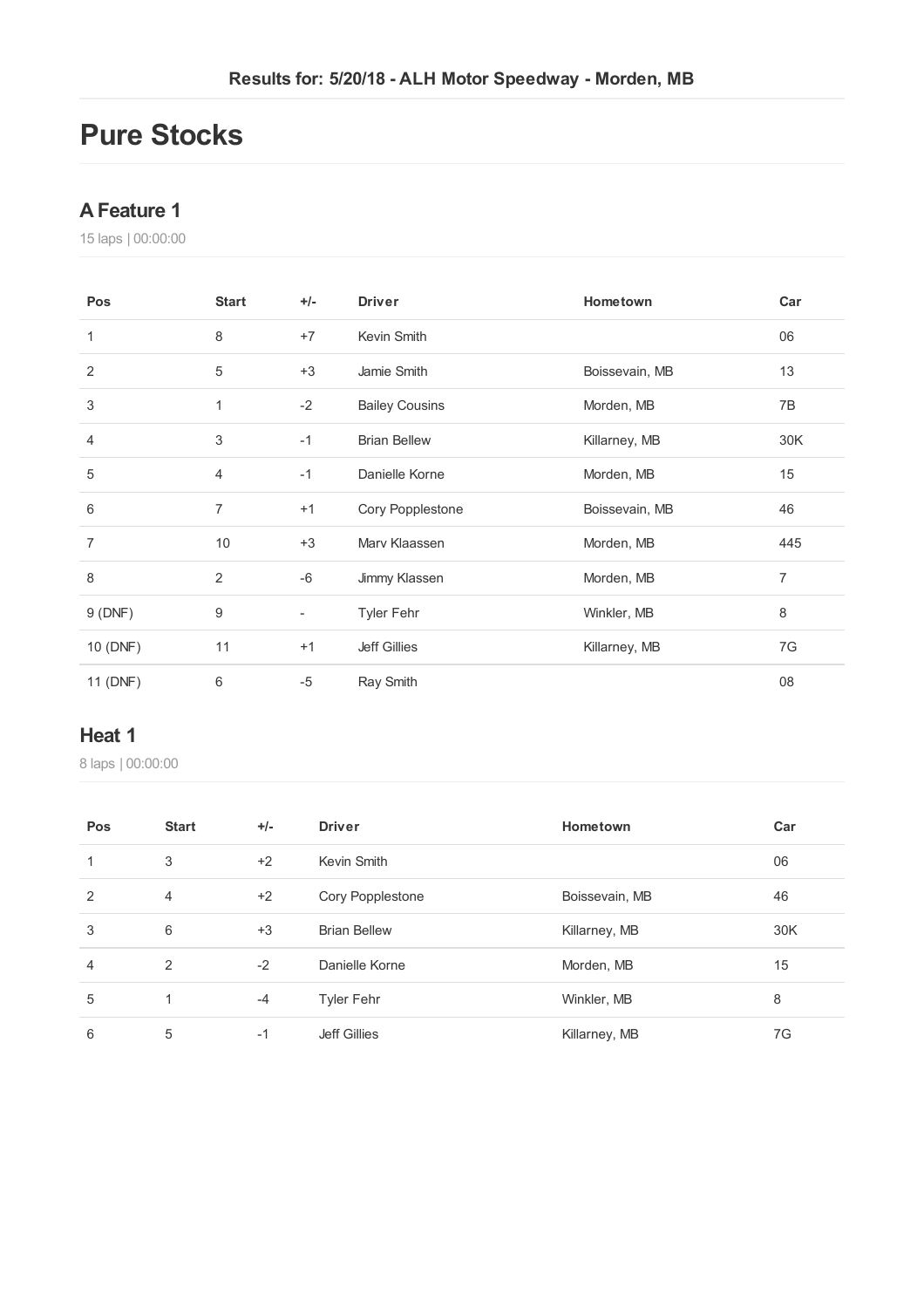# **Heat 2**

laps | 00:00:00

| Pos | <b>Start</b> | $+/-$ | <b>Driver</b>         | Hometown       | Car |
|-----|--------------|-------|-----------------------|----------------|-----|
| 1   | 2            | $+1$  | Jamie Smith           | Boissevain, MB | 13  |
| 2   | 4            | $+2$  | Ray Smith             |                | 08  |
| 3   | 1            | $-2$  | Jimmy Klassen         | Morden, MB     | 7   |
| 4   | 5            | $+1$  | <b>Bailey Cousins</b> | Morden, MB     | 7B  |
| 5   | 3            | $-2$  | Mary Klaassen         | Morden, MB     | 445 |

Powered by MyRacePass 5/20/2018 10:47PM CST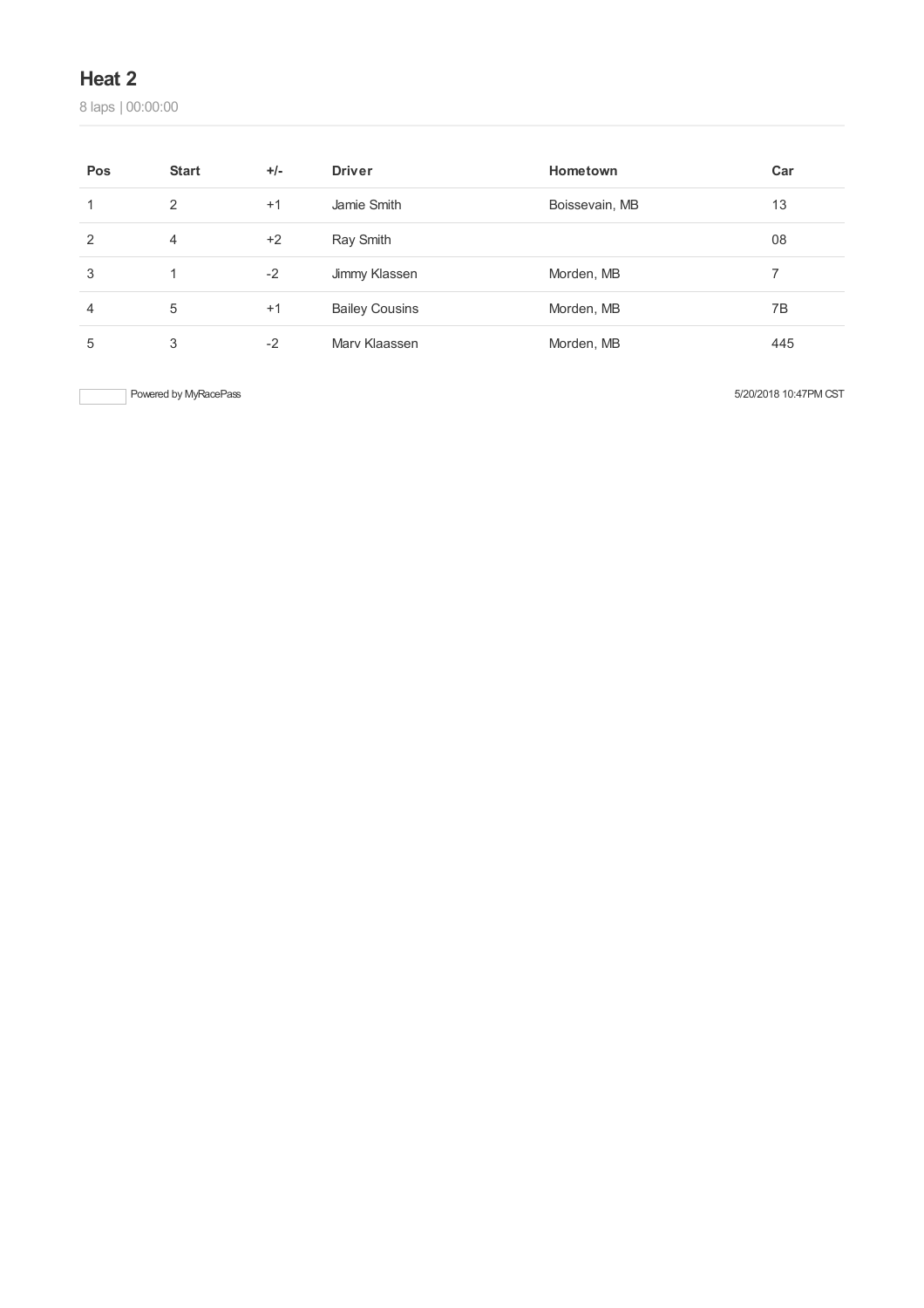# **WISSOTA Midwest Modifieds**

## **AFeature 1**

laps | 00:00:00

| Pos            | <b>Start</b>   | $+/-$                    | <b>Driver</b>           | Hometown        | Car            |
|----------------|----------------|--------------------------|-------------------------|-----------------|----------------|
| 1              | $\overline{2}$ | $+1$                     | <b>Ted Doell</b>        | Carman, MB      | 95             |
| 2              | $6\,$          | $+4$                     | Lance Schill            | Langdon, ND     | 17             |
| 3              | $\overline{4}$ | $+1$                     | <b>Austin Hunter</b>    | Winnipeg, MB    | 44             |
| 4              | 8              | $+4$                     | Cole Haugland           | Brocket, ND     | 10C            |
| $\sqrt{5}$     | 5              | $\overline{\phantom{a}}$ | Cody Wall               | Plum Coulee, MB | 25             |
| 6              | $\overline{7}$ | $+1$                     | <b>Brandon Wieler</b>   | Winkler, MB     | 99W            |
| $\overline{7}$ | 1              | $-6$                     | <b>Austin Overwater</b> | Winnipeg, MB    | 33A            |
| 8              | 3              | $-5$                     | Gary Unrau              | Roland, MB      | 18             |
| 9              | 9              | $\overline{\phantom{a}}$ | Patrick Sobolik         | Hallock, MN     | 40             |
| 10             | 11             | $+1$                     | Ethan Friesen           | Landmark, MB    | E <sub>3</sub> |
| 11             | 10             | $-1$                     | Derek Unrau             | Roland, MB      | 59             |
| 12             | 12             | $\overline{\phantom{a}}$ | Tim Wiebe               | Vita, MB        | <b>18T</b>     |

#### **Heat 1**

laps | 00:00:00

| Pos | <b>Start</b>   | $+/-$                    | <b>Driver</b>           | Hometown     | Car             |
|-----|----------------|--------------------------|-------------------------|--------------|-----------------|
| 1   | $\overline{4}$ | $+3$                     | Lance Schill            | Langdon, ND  | 17              |
| 2   | 2              | $\overline{\phantom{a}}$ | <b>Brandon Wieler</b>   | Winkler, MB  | 99W             |
| 3   | 1              | $-2$                     | Cole Haugland           | Brocket, ND  | 10 <sup>C</sup> |
| 4   | 3              | $-1$                     | <b>Austin Overwater</b> | Winnipeg, MB | 33A             |
| 5   | 6              | $+1$                     | Patrick Sobolik         | Hallock, MN  | 40              |
| 6   | 5              | $-1$                     | <b>Ethan Friesen</b>    | Landmark, MB | E <sub>3</sub>  |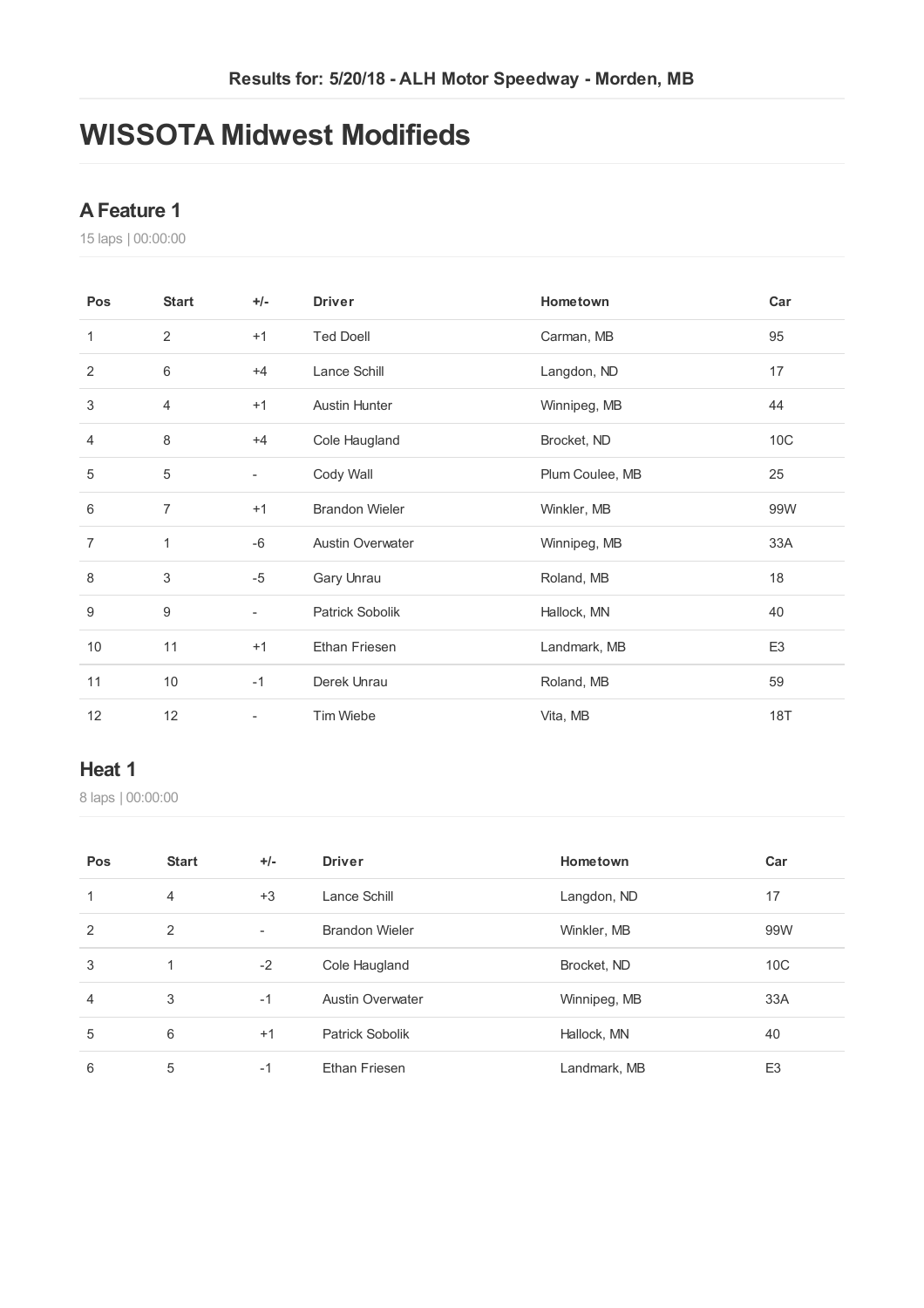# **Heat 2**

laps | 00:00:00

| Pos | <b>Start</b> | $+/-$                    | <b>Driver</b>        | Hometown        | Car |
|-----|--------------|--------------------------|----------------------|-----------------|-----|
| 1   | 1            | $\overline{\phantom{a}}$ | <b>Austin Hunter</b> | Winnipeg, MB    | 44  |
| 2   | 2            | $\overline{\phantom{a}}$ | Cody Wall            | Plum Coulee, MB | 25  |
| 3   | 5            | $+2$                     | <b>Ted Doell</b>     | Carman, MB      | 95  |
| 4   | 4            | $\overline{\phantom{a}}$ | Gary Unrau           | Roland, MB      | 18  |
| 5   | 3            | $-2$                     | Derek Unrau          | Roland, MB      | 59  |
| 6   | 6            | $\overline{\phantom{a}}$ | <b>Tim Wiebe</b>     | Vita, MB        | 18T |

Powered by MyRacePass 5/20/2018 10:47PM CST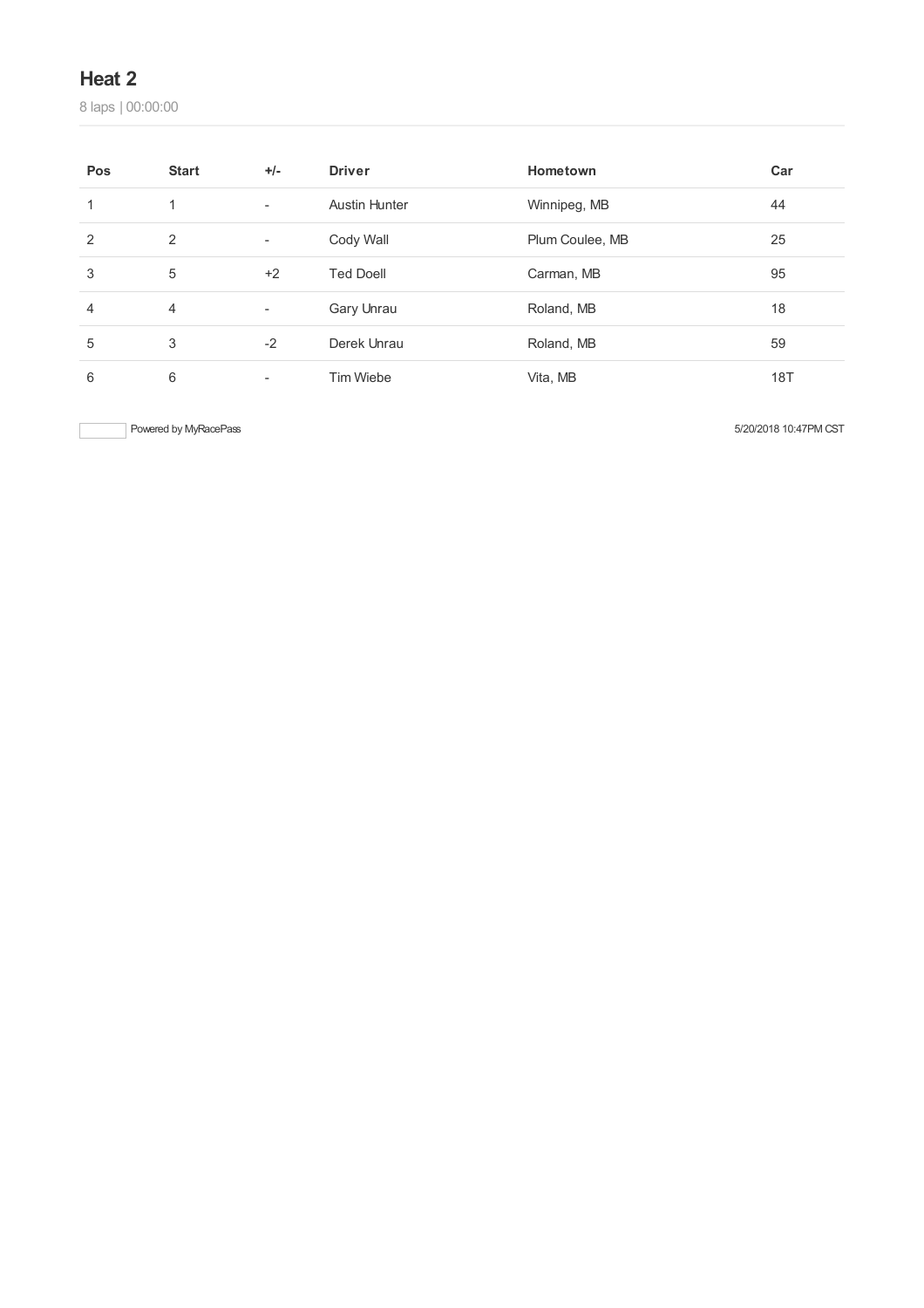# **Cylinder**

### **AFeature 1**

laps | 00:00:00

| Pos        | <b>Start</b>   | $+/-$ | <b>Driver</b>  | Hometown       | Car |
|------------|----------------|-------|----------------|----------------|-----|
| 1          | 2              | $+1$  | Shane Rehill   | St Andrews, MB | 4S  |
| 2          | 3              | $+1$  | Denis Seguin   | Winnipeg, MB   | 23  |
| 3          | 1              | $-2$  | Madison Brown  | Winnipeg, MB   | 77  |
| 4          | 5              | $+1$  | Joshua Peters  | Austin, MB     | 47  |
| 5          | $\overline{7}$ | $+2$  | Anita Bellew   | Killarney, MB  | 30A |
| 6(DNF)     | 6              | ٠     | Alexander Farr | Landmark, MB   | 25  |
| <b>DNS</b> |                | $-3$  | Ryan Higgins   | Winnipeg, MB   | 99  |

# **Heat 1**

laps | 00:00:00

| Pos            | <b>Start</b>   | $+/-$ | <b>Driver</b>  | Hometown       | Car |
|----------------|----------------|-------|----------------|----------------|-----|
| 1              | $\overline{4}$ | $+3$  | Denis Seguin   | Winnipeg, MB   | 23  |
| 2              | 5              | $+3$  | Ryan Higgins   | Winnipeg, MB   | 99  |
| 3              | 6              | $+3$  | Joshua Peters  | Austin, MB     | 47  |
| $\overline{4}$ | 1              | $-3$  | Madison Brown  | Winnipeg, MB   | 77  |
| 5              | 7              | $+2$  | Shane Rehill   | St Andrews, MB | 4S  |
| 6              | 3              | $-3$  | Alexander Farr | Landmark, MB   | 25  |
| 7              | 2              | $-5$  | Anita Bellew   | Killarney, MB  | 30A |

Powered by MyRacePass 6/20/2018 10:47PM CST